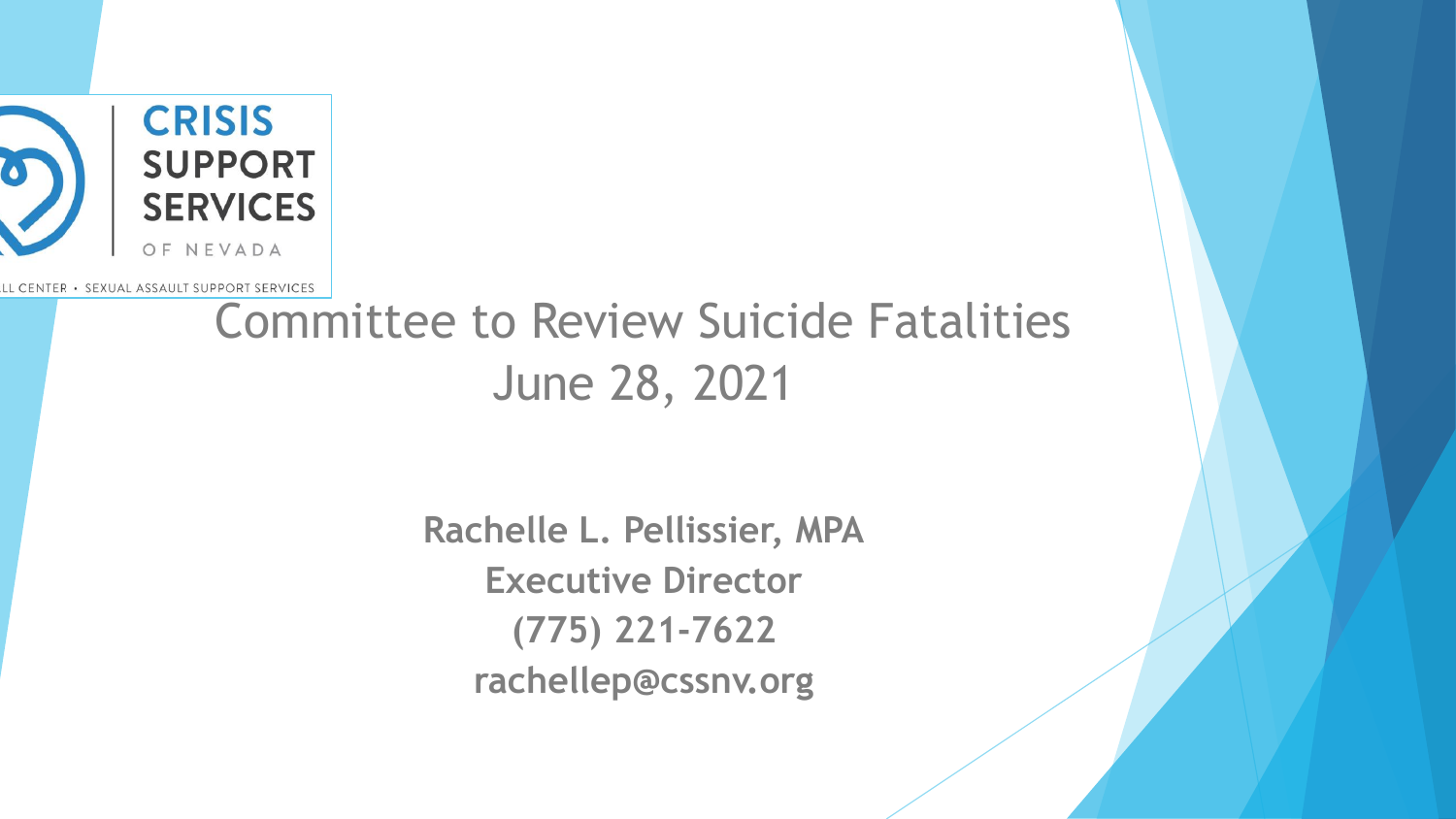# History and Background

- ▶ CSSNV has been saving lives for more than 54 years
- **Established as the Crisis Call Center in 1966 as an** outreach program of UNR
	- ➢ To address the Nevada's high rate of suicide
- ▶ Established a 24-hour suicide prevention hotline
- In 1966 there were no cell phones and only one phone per family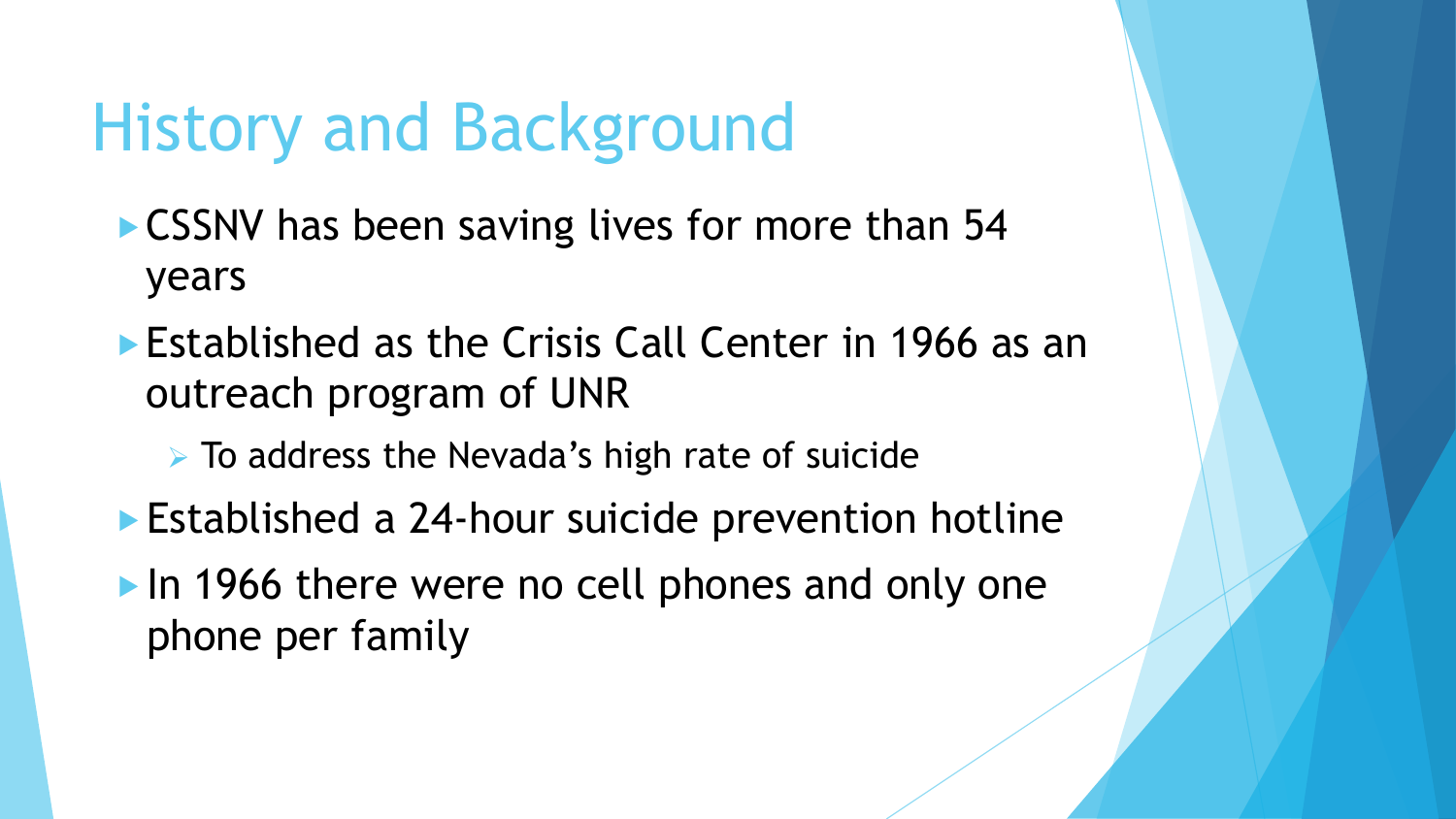### History and Background (cont.)

In 1979, the Center again expanded its service by adding an advocacy program for victims of sexual assault.

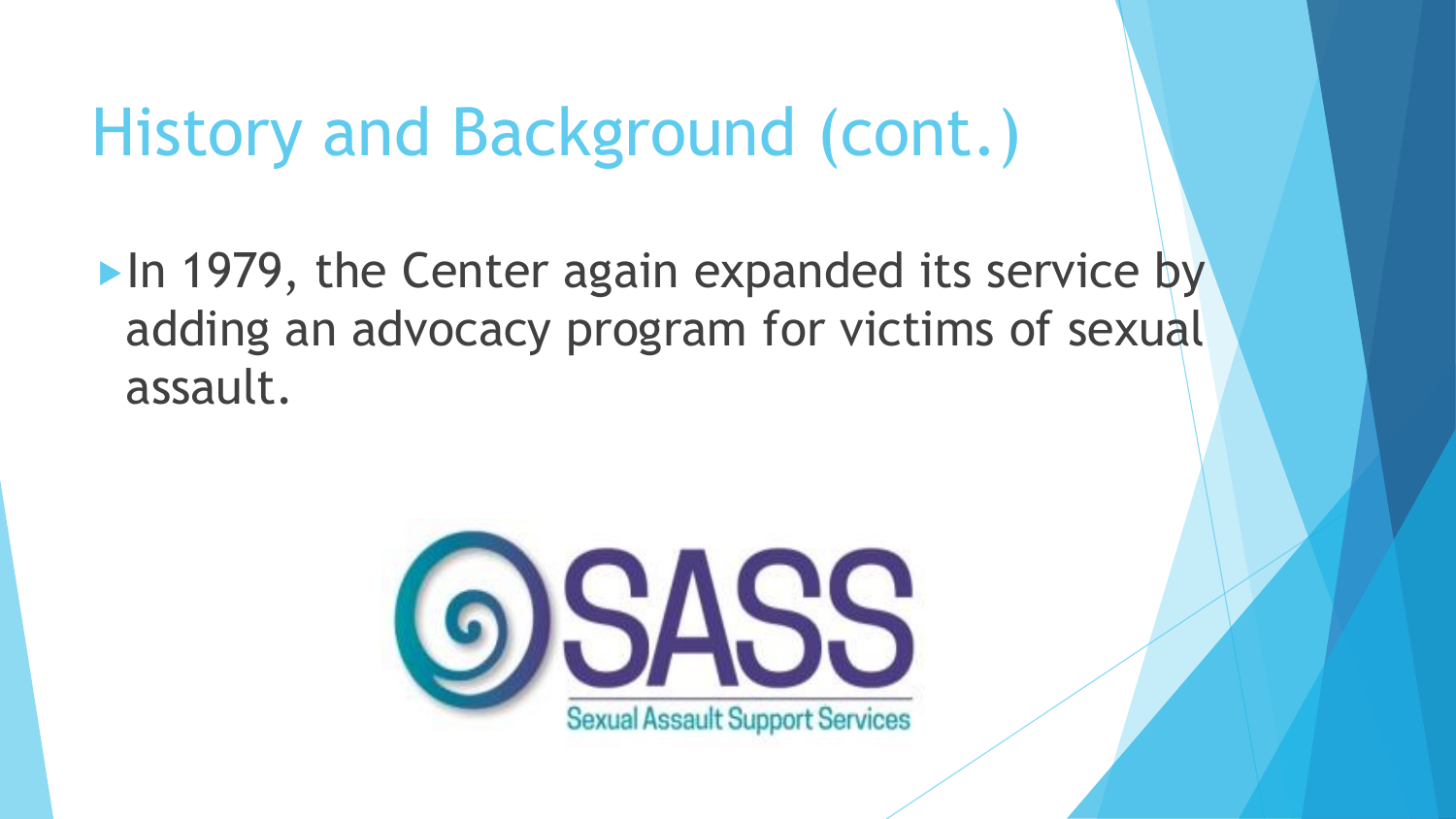# What do we do now?

- ► Crisis Support Services of Nevada operates 24/7/365
- ▶ Crisis Support Specialists help those in crisis who call or text
	- ➢ Listen
	- ➢ De-escalate
	- $\triangleright$  Create safety plans
	- ➢ Refer services
	- $\triangleright$  Dispatch emergency services to those at imminent risk
		- Across Nevada
		- All over the United States
- Case Managers on Duty during Day and Swing shift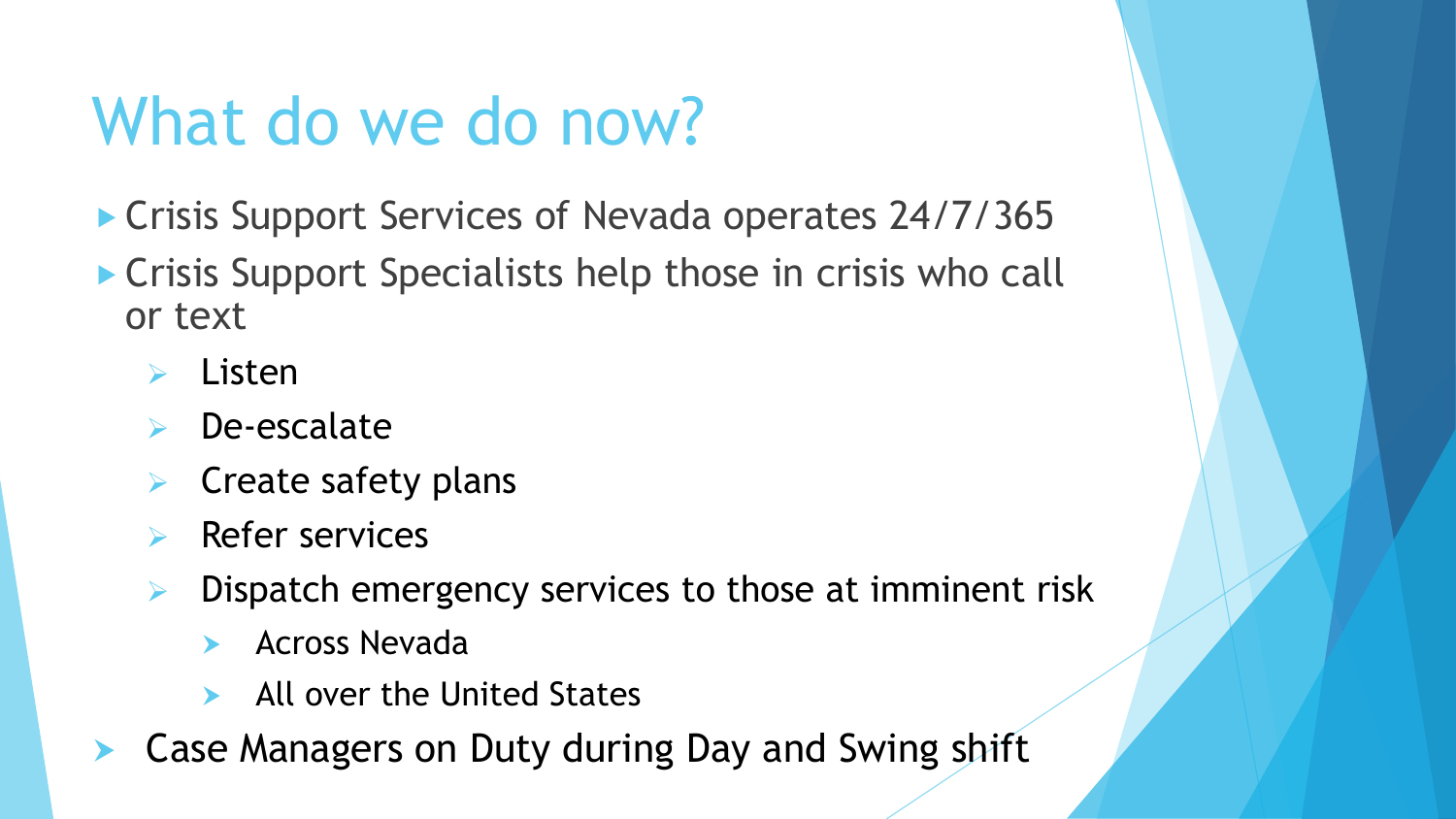- We helped over 83,180 people in 2020
- 4,311 of those contacts were by text message
- 20,322 of those contacts were from Nevadans
	- ➢ 53% from Clark County
	- 26% from Washoe County
	- ➢ 20% from the rural counties
	- 1% were unknown counties
- 3,865 callers were victims of current and/or historic child abuse
	- $\geq$  2,257 child protective services reports
- 847 callers were victims of elder abuse
	- $\triangleright$  340 elder abuse reports taken
- Helped 715 adults with disabilities who were victims of abuse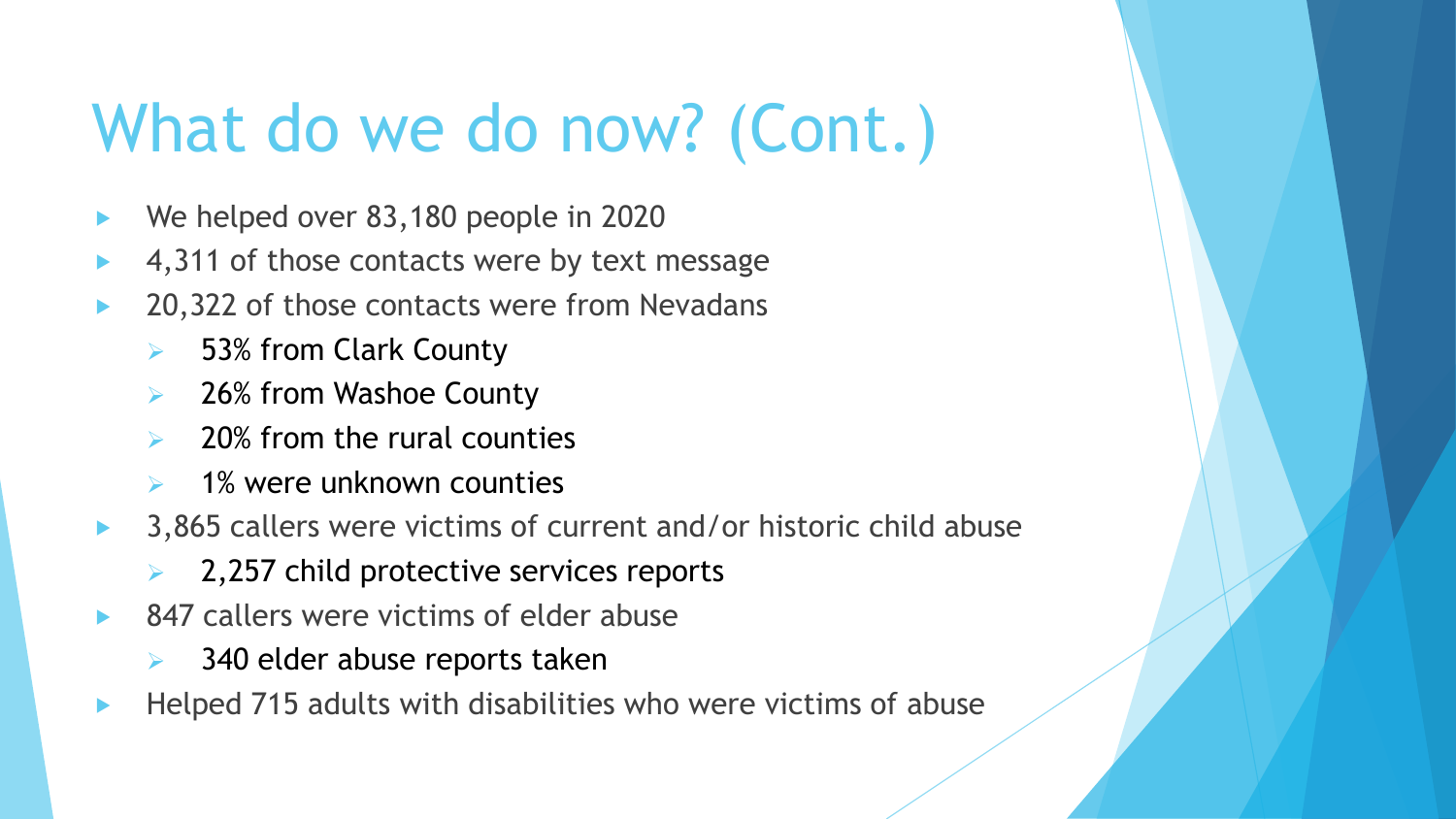- CSSNV is one of 9 National Suicide Prevention Lifeline Call Centers
- All Lifeline calls from Nevada come into CSSNV first
	- ➢ 60% from Clark County
	- ➢ 30% from Washoe County
	- ➢ 10% from the rural counties
- ▶ When the other 170 calls centers across the nation, are overwhelmed by calls, the overflow rolls out to CSSNV and other 8 National Centers.

**NATIONAL** PREVENTI 1-800-273-TALK (8255)

suicidepreventionlifeline.org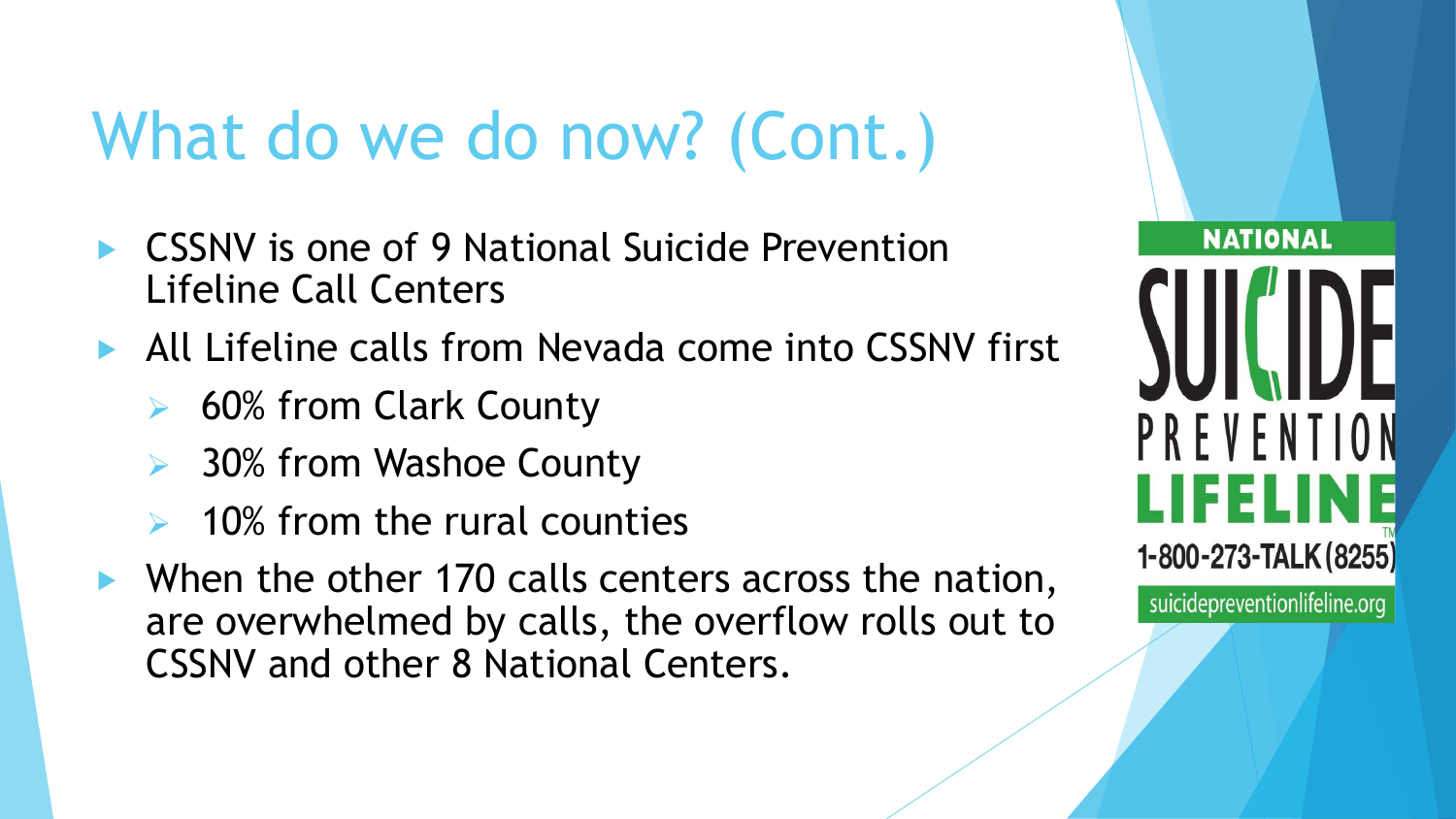$\blacktriangleright$  We take all of the child protective services (CPS) reports for the rural Nevada county CPS offices

 $\triangleright$  We do this 24/7

- $\blacktriangleright$  Elder and adults with a disability abuse reports after hours for the Nevada Aging and Disability Services Division (ADSD)
- ▶ Statewide Substance Abuse Helpline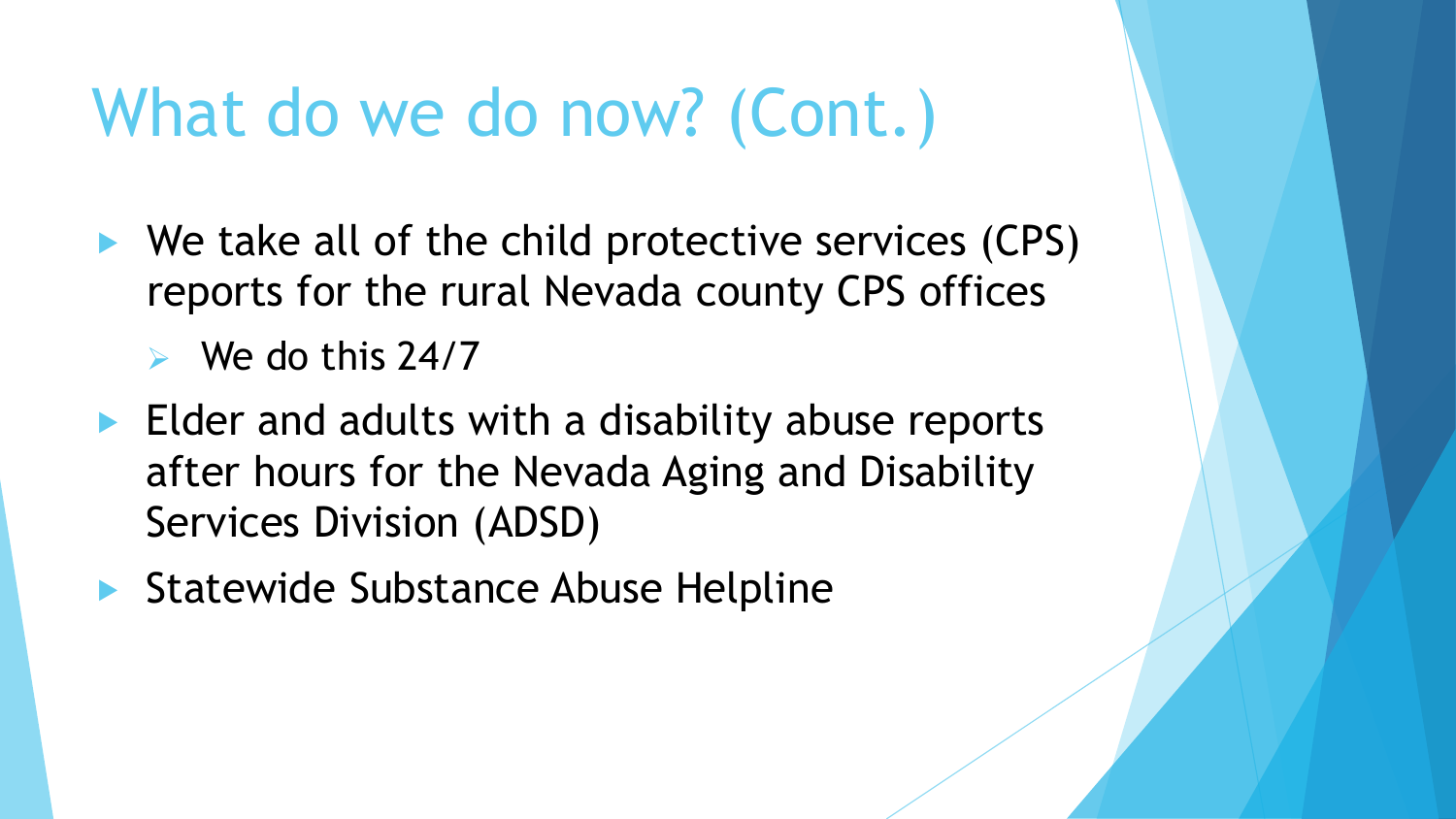- After hours crisis calls for all of Nevada's Rural Behavioral Health Clinics
- ▶ Take calls and Deploy Immediate Mental Health CARE Team to any adult in the rural counties who is having a mental health crisis
	- ➢ Monday-Sunday from 9:00-6:00
	- ➢ After hours, we will take reports for follow-up by clinicians the following day.
	- $\triangleright$  Get the caller to a clinician within 15 minutes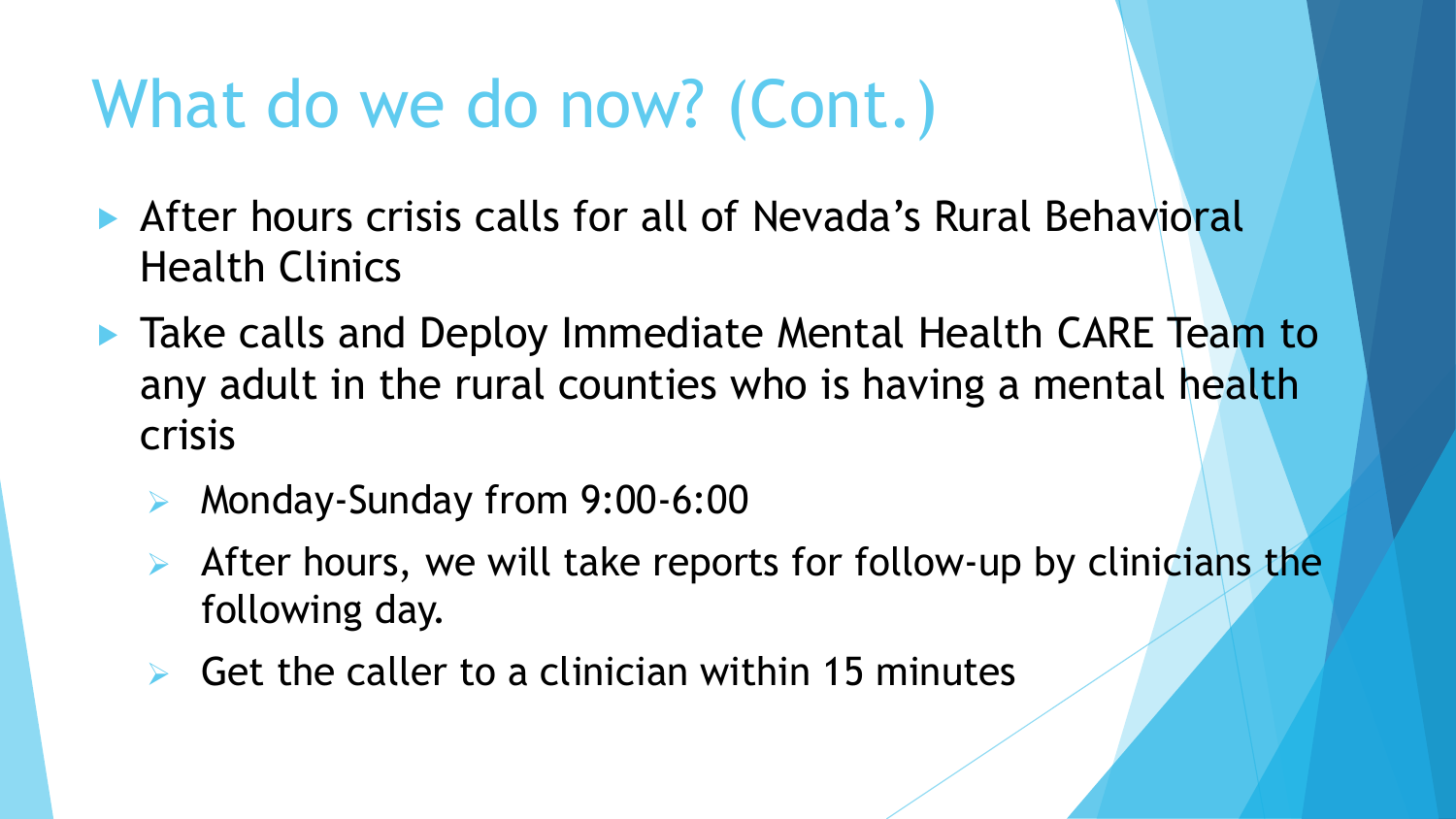- ➢ Take after hours crisis calls for UNR Clinical Services
	- $\triangleright$  In Talks right now to do this for UNLV
- ➢ Hub of Nevada Health Connection, through the OpenBeds platform
	- ➢ Technology platform designed to enable real-time referrals and monitor availability of inpatient and outpatient behavioral health services in Nevada
	- $\triangleright$  50 Nevada behavioral health programs and facilities
	- ➢ Referred 500 through OpenBeds since February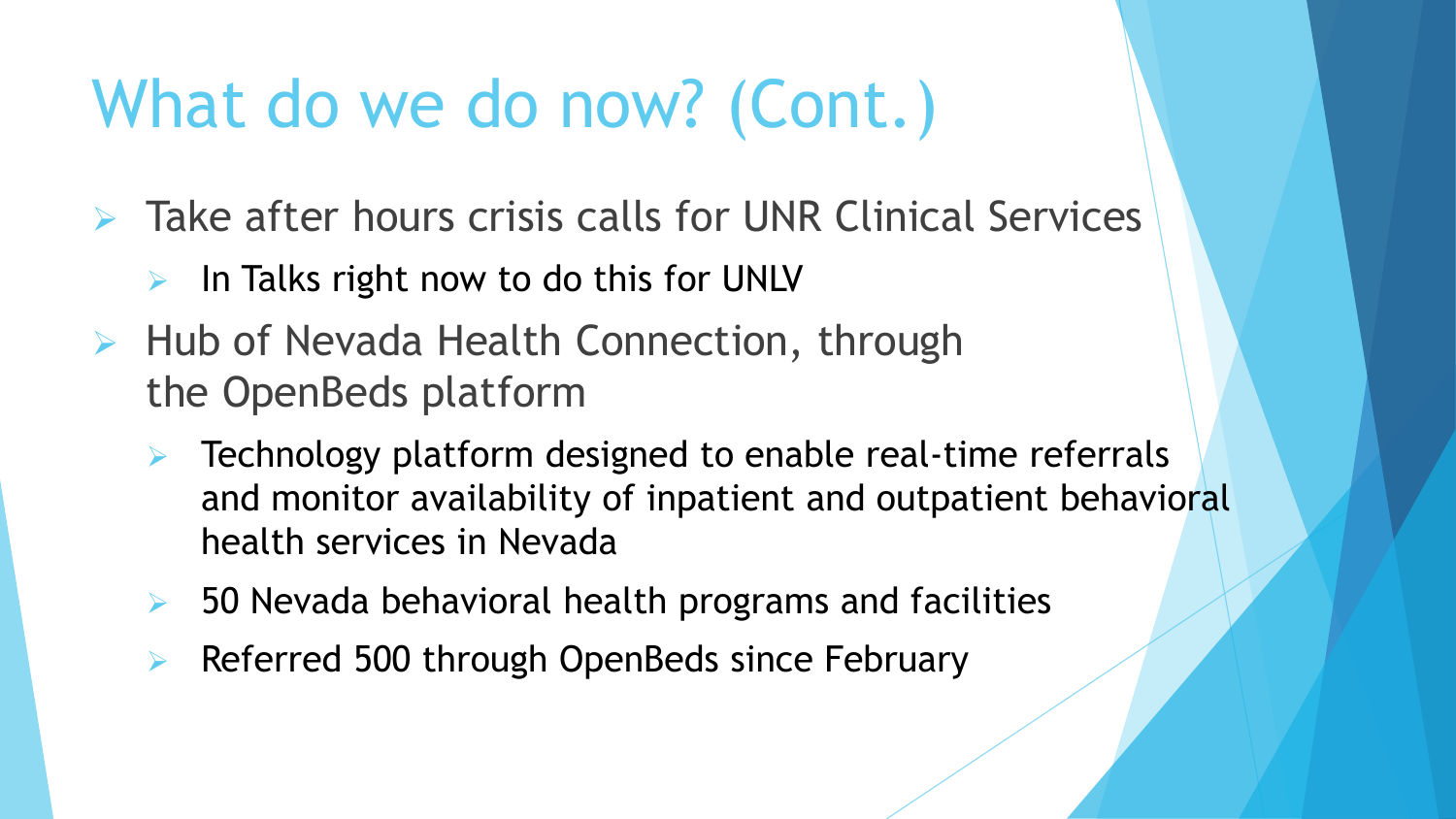# What We Are Seeing Now

- Post Covid, the acuity of callers is much higher
- $\triangleright$  Marketing around Covid has really expanded the knowledge of where people can get help
	- $\triangleright$  We have served almost 2 times the number of Nevadians
- ➢ Number of dispatches has increased 2 fold
- **EXTREE IN** This increase in dispatches has shown the holes in the system after the calls
- ➢ Implementing a Statewide Crisis Care System is vital
- $\triangleright$  988 will allow us to implement that system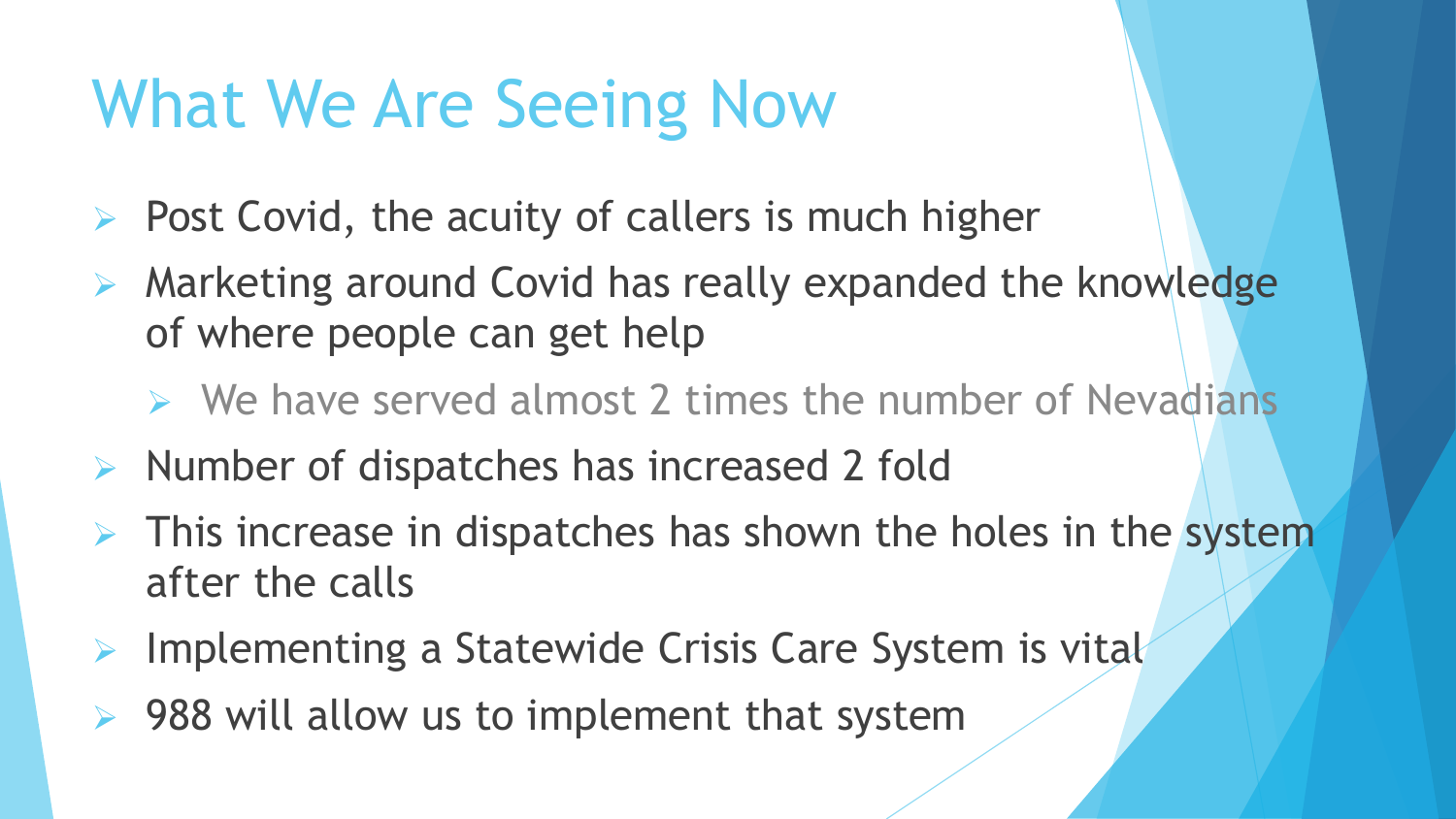# What is 988?

- **The best Suicide Prevention is to get** people the help they need
- **The Behavioral Health equivalent of 911**
- ▶ Will go into effect in July of 2022
- ▶ Only Lifeline Centers will receive 988 calls
- As the only Lifeline center for the State of Nevada, we will receive all of those calls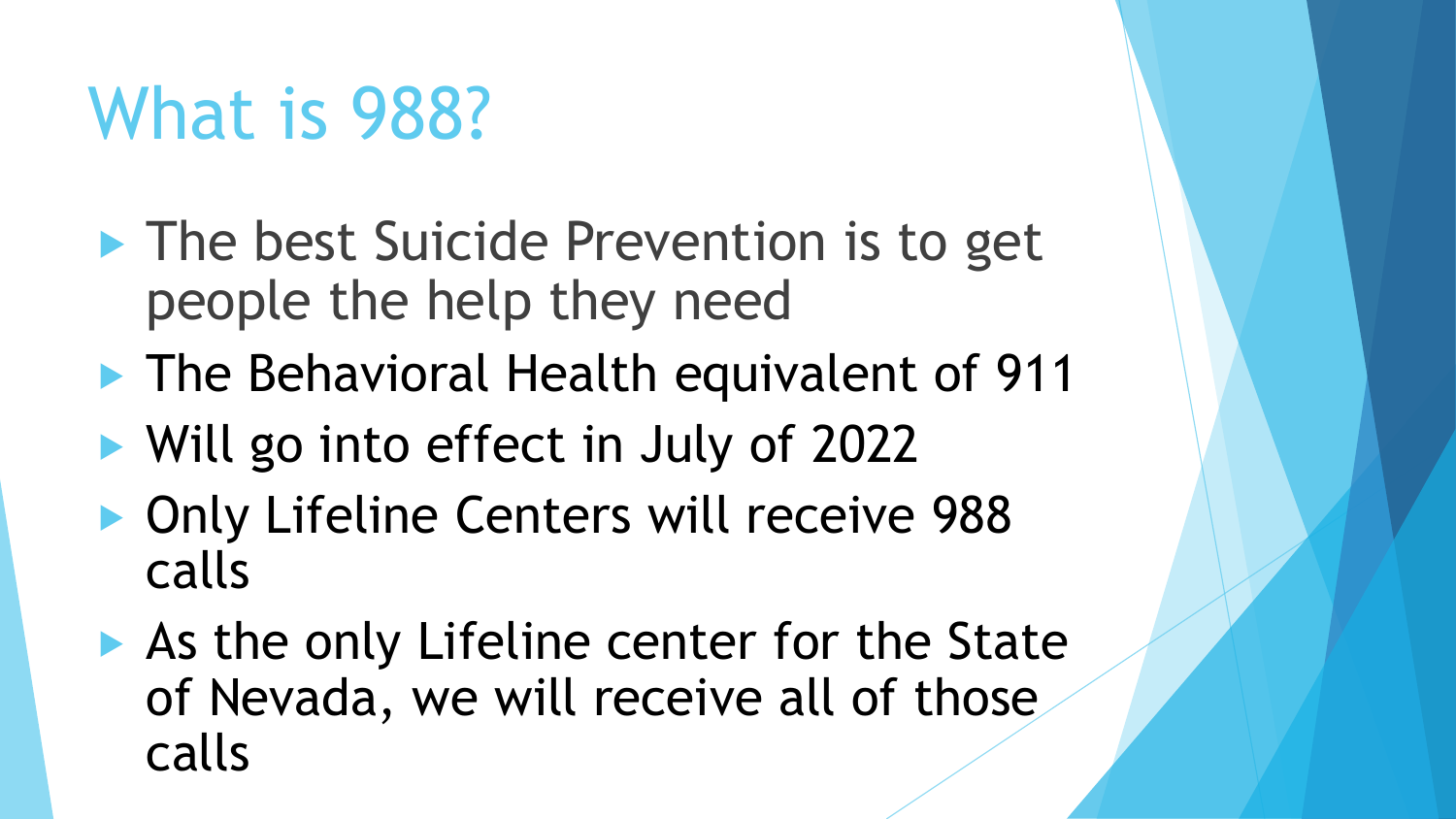# Why Do We Need 988?

- **America is experiencing a mental health crisis. But** the crisis is not irreversible.
- The suicide rate has climbed nearly 30% since 1999 and the rate has increased in 49 out of 50 states over the last decade.
- From 2016-2017 alone, there was a 10% increase in suicides of young persons between 15-24 years old in the US.
- Approximately one in five persons above the age of 12 has a mental health condition in the US.
- $\triangleright$  Suicide is the second leading cause of death among young people, and the tenth leading cause of death in the US.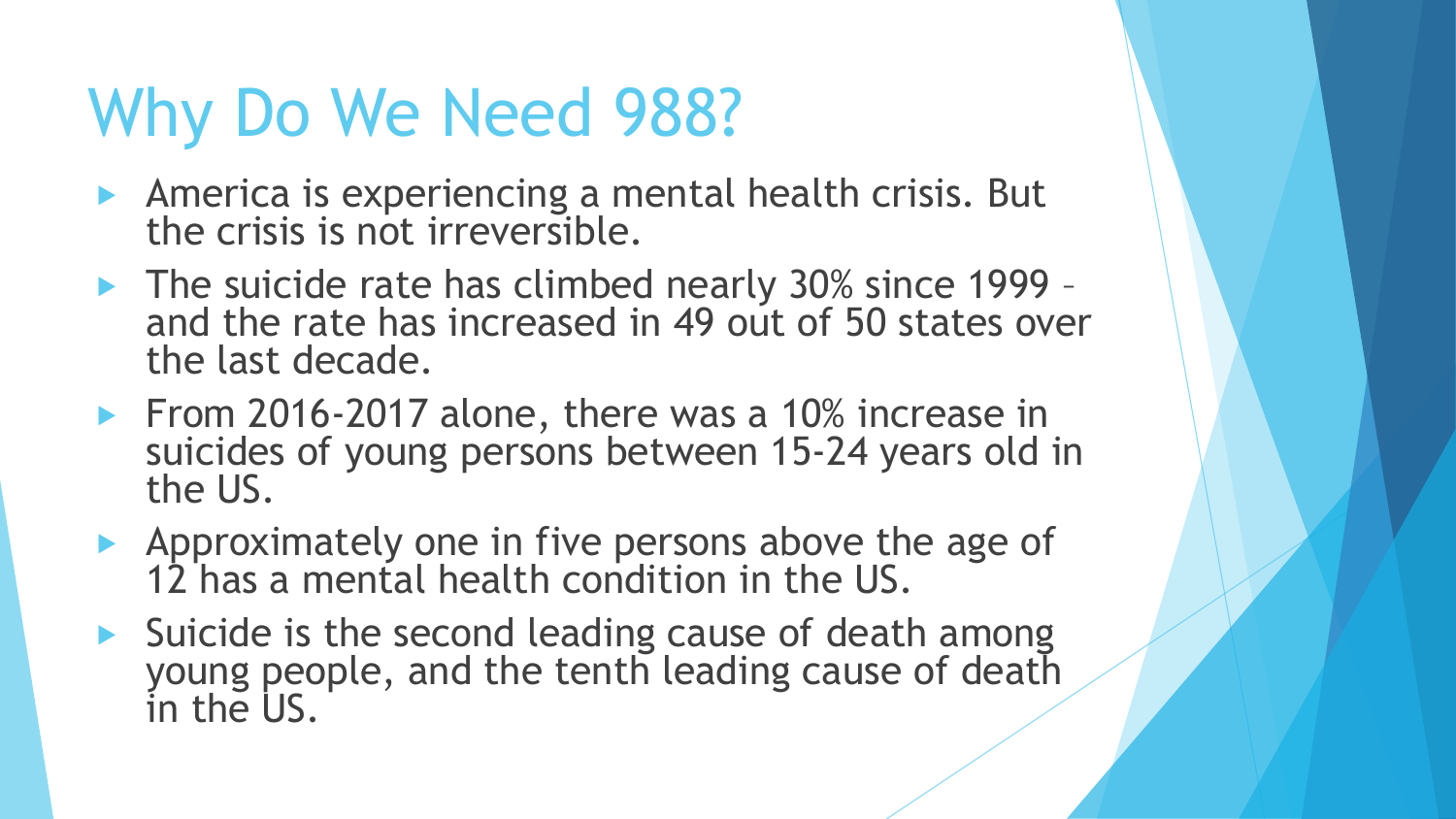# Why Do We Need 988? (cont.)

- **More Americans died from mental health crisis and** substance abuse in 2018 alone than died in combat in every war combined since World War II.
- ▶ However, suicide is most often preventable. For every person who dies by suicide, there are 280 people seriously consider suicide but do not kill themselves.
- ▶ Over 90% of people who attempt suicide go on to live out their lives.
- $\blacktriangleright$  For too long, our system for mental health crisis services has been underfunded and undervalued. It's time to meet this challenge with the evidence-based crisis intervention that the 988 crisis line will provide.